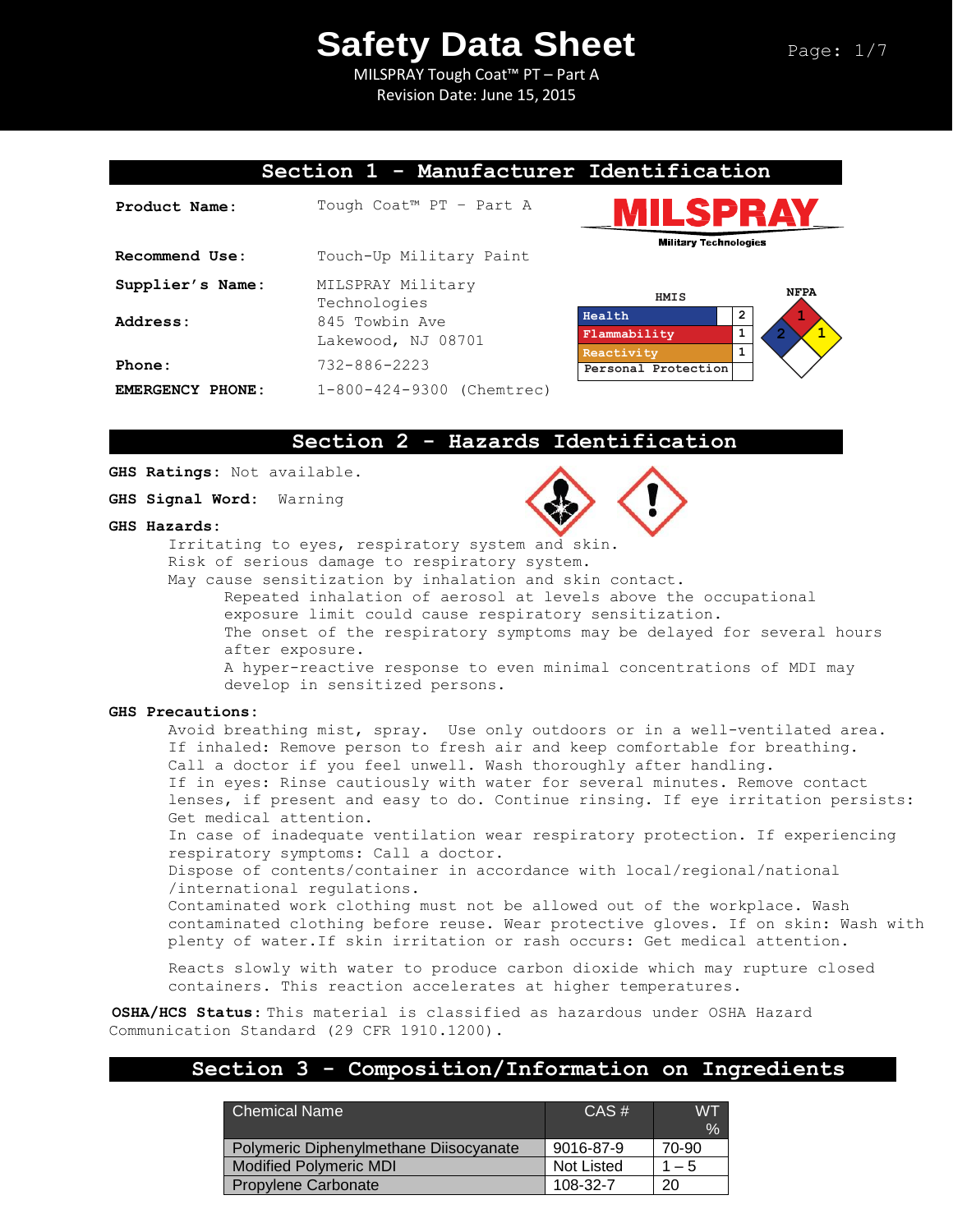MILSPRAY Tough Coat™ PT – Part A Revision Date: June 15, 2015

## **Section 4 - First Aid Measures**

**EYE CONTACT:** Immediately flush eyes with running water for a minimum of 15 minutes. Hold eyelids open during flushing. If irritation persists, repeat flushing. Obtain medical attention IMMEDIATELY.

**SKIN CONTACT:** Remove contaminated clothing. Wash affected areas thoroughly with soap and water. If irritation, redness, or a burning sensation develops and persists, obtain medical advice. Contaminated clothing should be thoroughly cleaned before reuse.

**INHALATION:** Remove patient from exposure, keep warm and at rest. Obtain medical attention. Treatment is symptomatic for primary irritation or bronchospasm. If breathing is labored, oxygen should be administered by qualified personnel. Apply artificial respiration if breathing has ceased or shows signs of failing

**INGESTION:** DO NOT induce vomiting. Provided the patient is conscious, wash out mouth with water then give 1 or 2 glasses of water to drink. Refer person to medical personnel for immediate attention.

**NOTES TO PHYSICIAN:** Symptomatic- and supportive therapy as needed following severe exposure. In such cases, medical follow-up should be maintained for at least 48 hours.

**GENERAL**: In case of accident or if you feel unwell, seek medical advice IMMEDIATELY (show the MSDS where possible).

# **Section 5 - Fire Fighting Measures**

**Flash Point:** Closed cup: >397°F (208.8°C)

**UEL:** N/A **LEL:** N/A

**SUITABLE EXTINGUISHING MEDIA:** Carbon dioxide, dry chemical, or appropriate foam. If water is used, very large quantities are required. Reaction between water and hot isocyanate may be vigorous. Contain run-off water with temporary barriers.

**UNSUITABLE EXTINGUISHING MEDIA:** None known.

**HAZARDOUS THERMAL DECOMPOSITION PRODUCTS:** Not available.

**PRODUCTS OF COMBUSTION**: Carbon monoxide, carbon dioxide, nitrogen oxides and some HCN.

**SPECIAL PROTECTIVE EQUIPMENT FOR FIRE-FIGHTERS**: As appropriate for surrounding materials/equipment. Use self-contained breathing apparatus and full protective clothing (Bunker gear).

### **Section 6 - Accidental Release Measures**

**PERSONAL PRECAUTIONS:** Immediately contact emergency personnel. Evacuate the area. Keep upwind to avoid inhalation of vapors. Clean-up should only be performed by trained personnel. People dealing with major spillages should wear full protective clothing including respiratory protection. Use suitable protective equipment (See SECTION 8- Exposure Controls for details).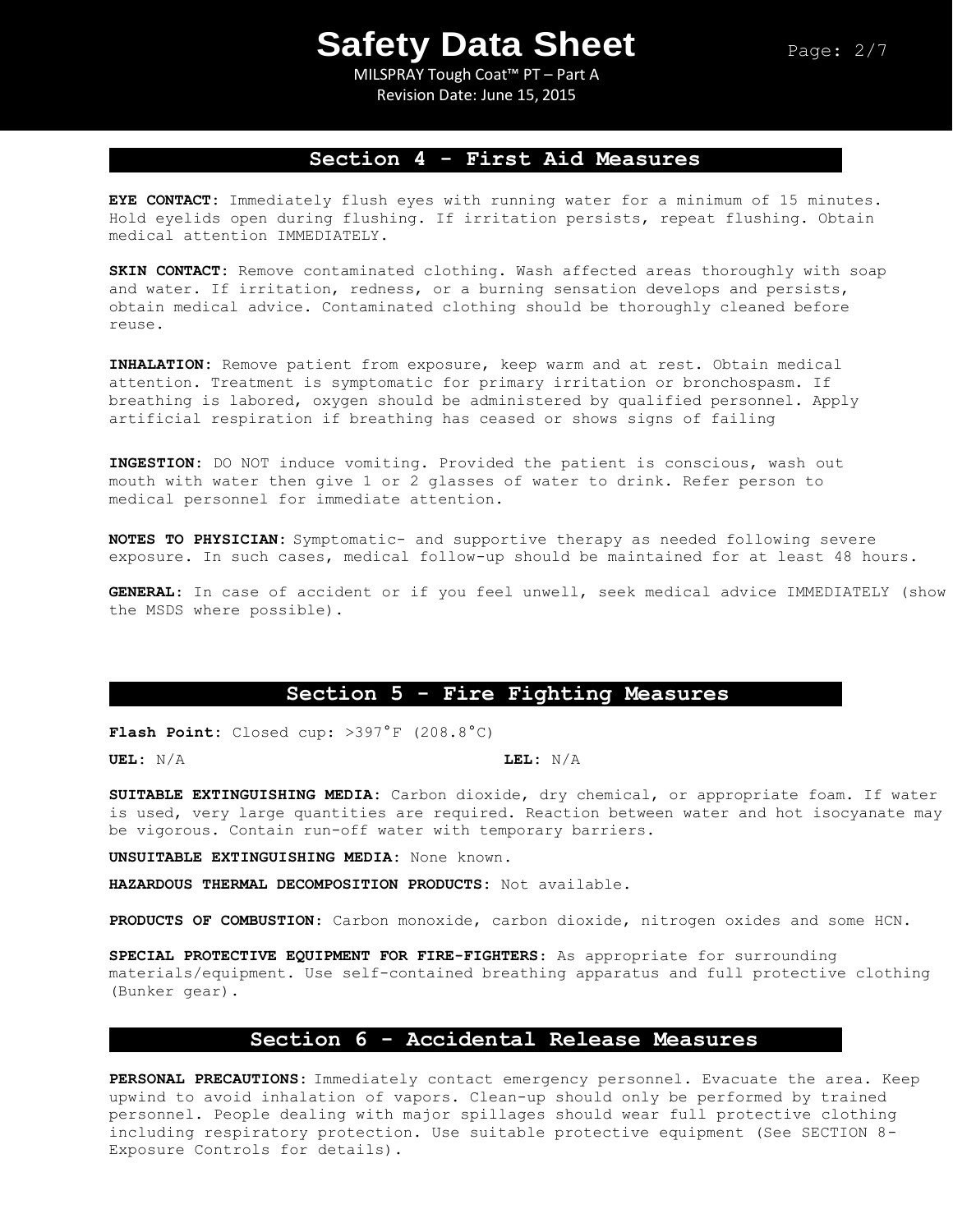MILSPRAY Tough Coat™ PT – Part A Revision Date: June 15, 2015

**ENVIRONMENTAL PRECAUTIONS:** Evacuate the area. Prevent further leakage, spillage or entry into drains.

**METHODS FOR CLEANING UP**: Contain and absorb large spillages onto an inert, nonflammable absorbent carrier (such as earth or sand). Shovel into open-top drums or plastic bags for further decontamination, if necessary. Wash the spillage area clean with liquid decontaminant. Test atmosphere for MDI vapor. Neutralize small spillages with decontaminant. Remove and dispose of residues. Notify applicable government authorities if release is reportable. The CERCLA RQ for MDI is 5,000 lbs (see CERCLA in Section 15).

**PREPARATION OF DECONTAMINATION SOLUTION**: Prepare a decontamination solution of 0.2-0.5% liquid detergent and 3-8% concentrated ammonium hydroxide in water (5-10% sodium carbonate may be substituted for the ammonium hydroxide). Follow the precautions on the supplier's material safety data sheets when preparing and using solution.

**USE OF DECONTAMINATION SOLUTION:** Allow deactivated material to stand for at least 30 minutes before shoveling into drums. Do not tighten the bungs. Mixing with wet earth is also effective, but slower.

**ACCIDENTAL RELEASE MEASURES**: For major spills call CHEMTREC Toll Free 1.800.434.9300 or for International call 1.703.527.3887.

## **Section 7 - Handling and Storage**

**GENERAL:** Ideal storage temperature is  $16^{\circ}$ C –  $38^{\circ}$ C ( $60^{\circ}$ F –  $100^{\circ}$ F).

**HANDLING**: Avoid personal contact with the product or reaction mixture. Use only with adequate ventilation to ensure that the occupational exposure limit is not exceeded. The efficiency of the ventilation system must be monitored regularly because of the possibility of blockage. Avoid breathing aerosols, mists and vapors. When the product is sprayed or required.

**STORAGE**: Keep containers properly sealed and when stored indoors, in a well ventilated area. Keep contents away from moisture.

**DECONTAMINATION SOLUTION**: 0.2-0.5% liquid detergent and 3-8% concentrated ammonium hydroxide in water (5-10% sodium carbonate may be substituted for the ammonium hydroxide). Follow the precautions on the supplier's material safety data sheets when preparing and using solution.

| Product | Exposure Limits                               |
|---------|-----------------------------------------------|
| N/A     | ACGIH TLV (United Sates, 1/2006)              |
|         | TWA: 0.005 mg/m <sub>3</sub> 8 hour/hours     |
|         | TWA: 0.005 ppm 8 hour/hours                   |
|         | NIOSH REL (United Sates, 12/2001)             |
|         | CEIL: 0.2 mg/m <sub>3</sub> 10 minute/minutes |
|         | CEIL: 0.02 ppm 10 minute/minutes              |
|         | CEIL: 0.05 mg/m <sub>3</sub> 10 hour/hours    |
|         | CEIL: 0.005 ppm 10 hour/hours                 |
|         | OSHA PEL (United States, 8/1997)              |
|         | CEIL: $0.2 \text{ mg/m}_3$                    |
|         | CEIL: 0.02 ppm                                |
|         | OSHA PEL 1989 (United States, 3/1989)         |
|         | CEIL: 0.20 mg/m <sub>3</sub>                  |
|         | CEIL: 0.02 ppm                                |

## **Section 8 - Exposure Controls/Personal Protection**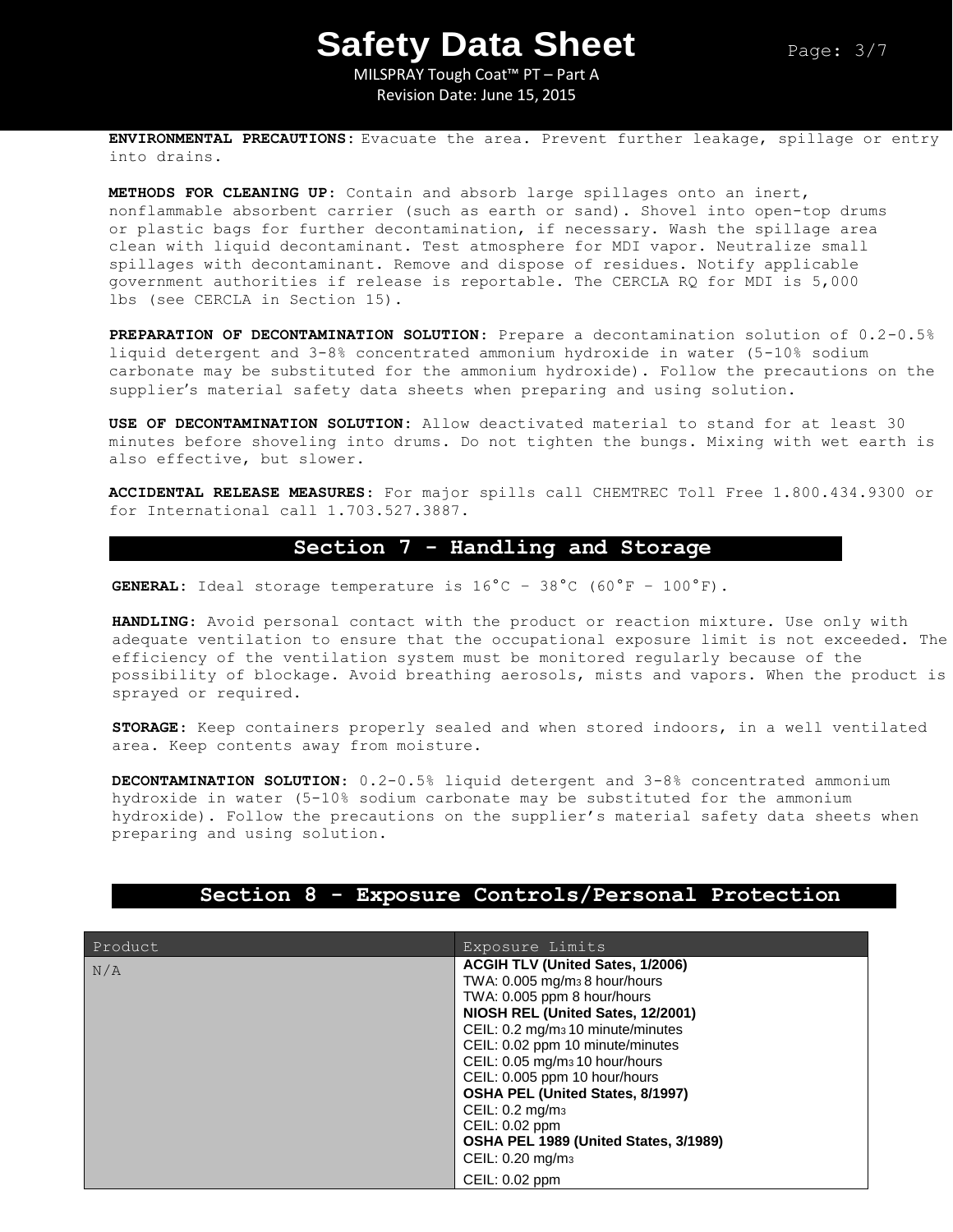MILSPRAY Tough Coat™ PT – Part A Revision Date: June 15, 2015

**PREVENTIVE MEASURES**: Conditions of use, adequacy of engineering or other control measures, and actual exposures will dictate the need for specific protective devices at your workplace.

**ENGINEERING CONTROLS**: Use local exhaust ventilation to maintain airborne concentrations below the TLV. Suitable respiratory equipment should be used in cases of insufficient ventilation or where operational procedures demand it. For guidance on engineering control measures refer to the ACGIH publication "Industrial Ventilation".

**HYGIENE**: Follow the usual precautionary measures for handling chemicals. Keep away from food and beverages. Immediately remove all soiled and contaminated clothing. Avoid contact with eyes, skin and clothing. Wash hands after use. Wash all contaminated clothing and shoes before reuse.

**RESPIRATORY**: The following protective materials are recommended:

Gloves - neoprene, nitrile rubber, butyl rubber. Thin latex disposable gloves should be avoided for repeated or long term use. Protective clothing should be selected and used in accordance with "Guidelines for the Selection of Chemical Protective Clothing" published by ACGIH.

**HANDS**: Gloves - neoprene, nitrile rubber, butyl rubber. Thin latex disposable gloves should be avoided for repeated or long term use.

**EYES**: Chemical safety goggles. If there is a potential for splashing, use a full face shield.

**SKIN**: Protective clothing should be selected and used in accordance with "Guidelines for the Selection of Chemical Protective Clothing" published by ACGIH.

**OTHER PROTECTION**: Consult your supervisor or S.O.P. for special handling instructions. Medical supervision of all employees who handle or come in contact with respiratory sensitizers is recommended. Persons with respiratory problems including asthmatic-type conditions, chronic bronchitis, other chronic respiratory diseases or recurrent skin eczema or skin allergies should be evaluated for their suitability of working with this product. Once a person is diagnosed as sensitized, no further exposure to the material that caused the sensitization should be permitted.

## **Section 9 - Physical and Chemical Properties**

**PHYSICAL STATE:** Liquid **FLASH POINT**: 208.8°C (397°F) **AUTO-IGNITION TEMPERATURE**: Not available. **UPPER FLAMMABILITY LIMIT**: Not determined. **LOWER FLAMMABILITY LIMIT**: Not determined. **APPEARANCE**: Brown **ODOR**: Slight **ODOR THRESHOLD**: 0.4 (4,4' Diphenylmethane Diisocyanate) **SPECIFIC GRAVITY**: 1.24 **pH**: Not available. **BOILING POINT**: Not available. **MELTING POINT**: Not available. **VAPOR PRESSURE**: 0.0003 mm Hg at 20°C **VAPOR DENSITY**: 8.5 approx. **SOLUBITLITY**: Reacts with water, soluble in most organic solvents **EVAPORATION RATE**: Not determined.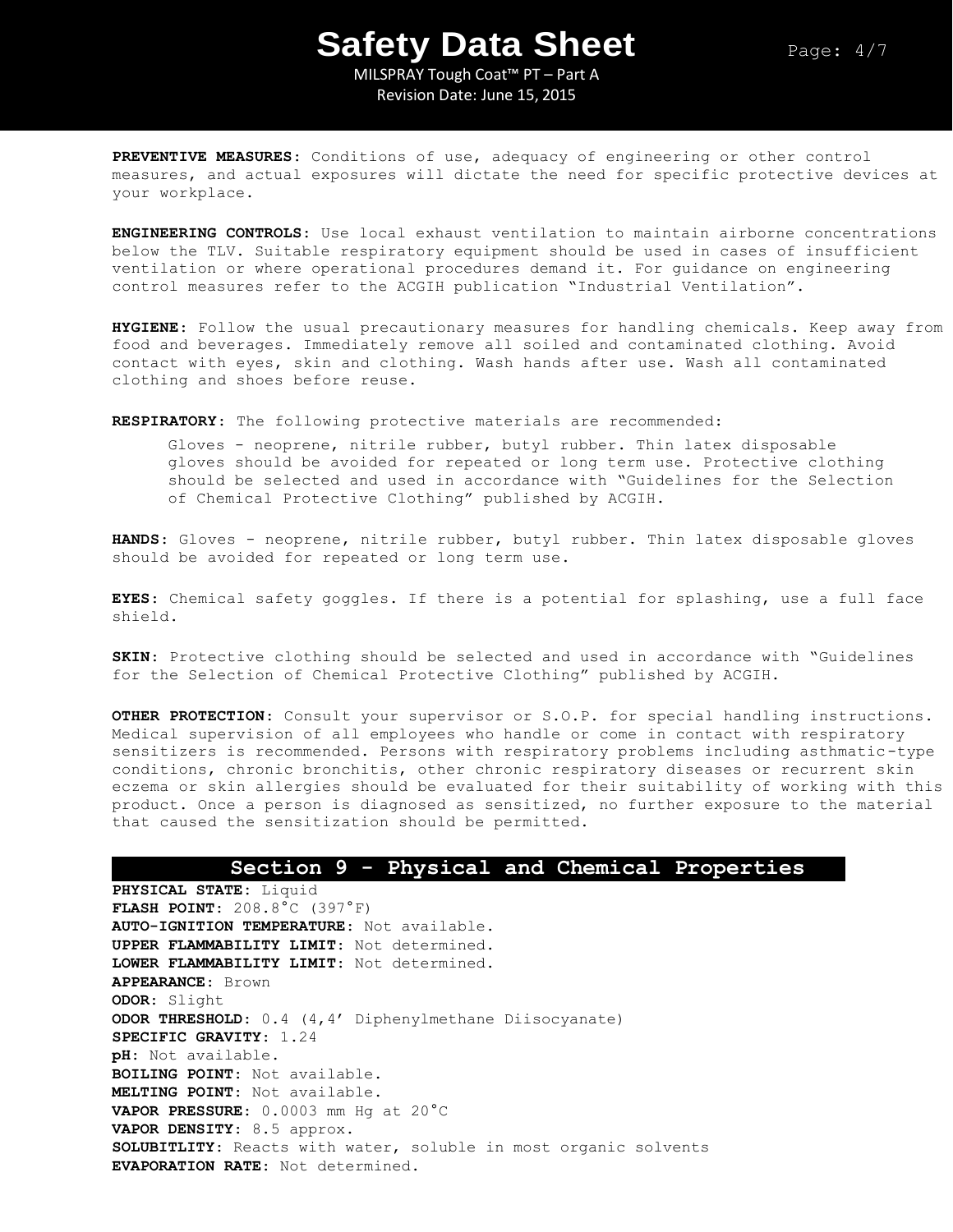MILSPRAY Tough Coat™ PT – Part A Revision Date: June 15, 2015

# **Section 10 - Stability and Reactivity**

**STABILITY:** Stable at room temperature.

**HAZARDOUS POLYMERIZATION**: Polymerization may occur at elevated temperatures in the presence of alkalies, tertiary amines and metal compounds.

**CONDITIONS TO AVOID:** Avoid high temperatures. Avoid freezing.

**INCOMPATIBLE MATERIALS**: This product will react with any materials containing active hydrogens such as water, alcohol, amines, bases and acids. The reaction with water is very slow under 50 °C (122° F) but is accelerated at higher temperatures.

**DECOMPOSITION PRODUCTS**: Highly unlikely under normal industrial use. See Section 5.

### **Section 11 - Toxicological Information**

**Primary Route(s) Of Entry**: Skin Contact, Skin Absorption, Inhalation, Eye Contact

#### **ACUTE TOXICITY:**

**INGESTION:** Ingestion may cause irritation of the gastrointestinal tract. Based on the acute oral LD50, this product is considered practically nontoxic by ingestion.

**INHALATION:** This product is a respiratory and potential respiratory sensitizer. Inhalation of vapor or aerosol at levels above the occupational exposure limit could cause respiratory sensitization and lung injury. Symptoms may include irritation to the eyes, nose, throat and lungs, possibly combined with dryness of the throat, tightness of chest and difficulty in breathing and/or flu-like symptoms. The onset of the respiratory symptoms may be delayed for several hours after exposure. A hyper-reactive response to even minimal concentrations of MDI may develop in sensitized persons. In a single evaluation of 5 men occupationally exposed to MDI and hydrocarbon solvents vapors under conditions where adequate ventilation or other safety precautions were not used, neuropsychologic findings were attributed to MDI.

**EYES**: The aerosol, vapor or liquid will irritate human eyes following contact.

**SKIN**: Moderate irritant. Repeated and/or prolonged contact may cause skin sensitization. There is limited evidence from animal studies that skin contact may play a role in respiratory sensitization. These results emphasize the need for protective clothing including gloves to be worn at all times when handling these chemicals or in maintenance work.

### **POTENTIAL CHRONIC HEALTH EFFECTS:**

**CARCINOGENIC EFFECTS**: The ingredients of this product are not classified as carcinogenic by ACGIH or IARC, not regulated as carcinogens by OSHA, and not listed as carcinogens by NTP.

**Mutagenic Effects**: There is no substantial evidence of mutagenic potential.

**Teratogenicity/ Reproductive Toxicity**: No birth defects were seen in two independent animal (rat) studies. Fetotoxicity was observed at doses that were extremely toxic (including lethal) to the mother. Fetotoxicity was not observed at doses that were not maternally toxic. The doses used in these studies were maximal, respirable concentrations well in excess of the defined occupational limits.

**Chronic Effects**: A study was conducted where groups of rats were exposed for 6 hours/day, 5 days/week for a lifetime to atmospheres of respirable polymeric MDI aerosol either at concentrations of 0, 0.2, 1 or 6 mg/m3. No adverse effects were observed at 0.2 mg/m3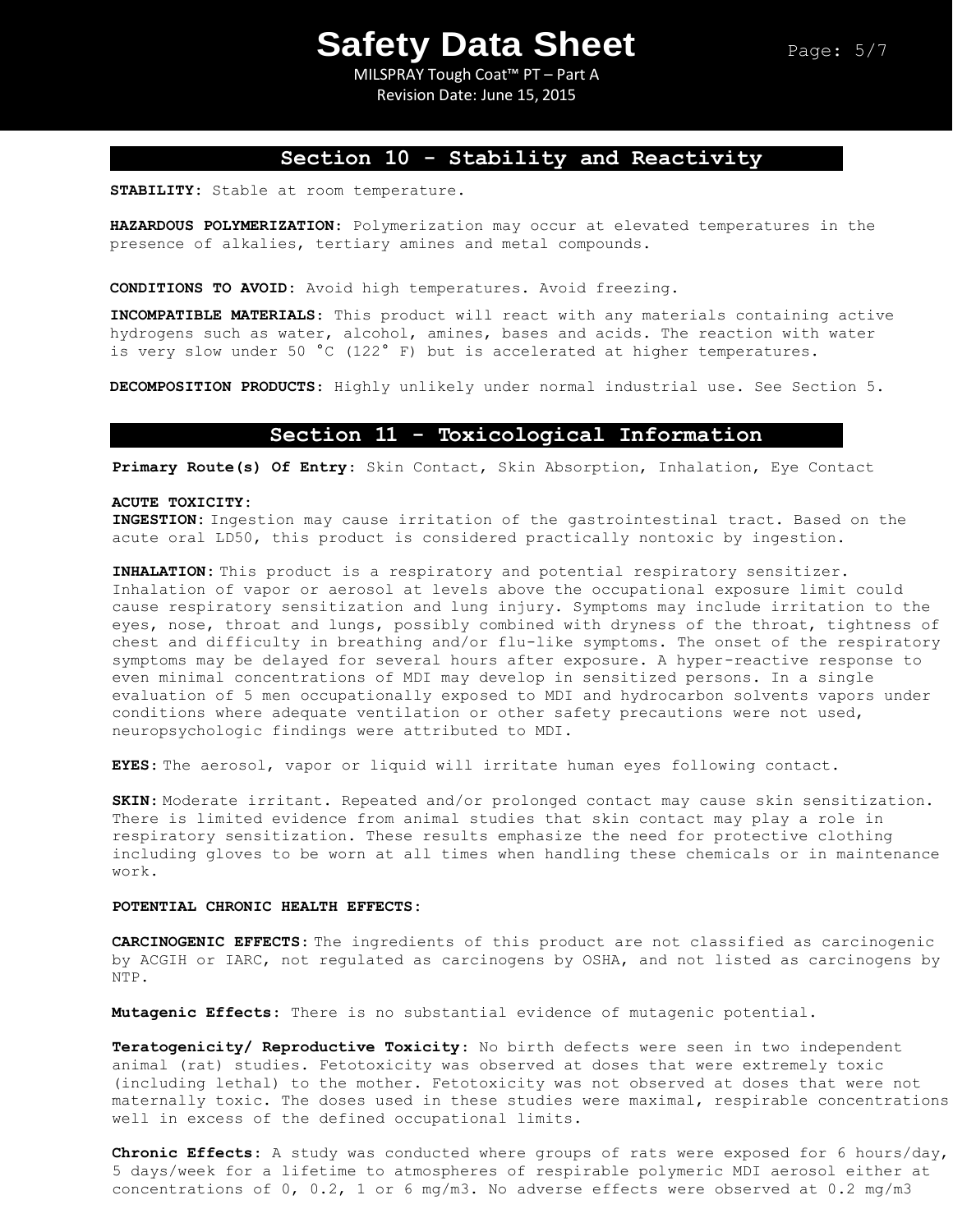MILSPRAY Tough Coat™ PT – Part A Revision Date: June 15, 2015

concentrations. At the 1 mg/m3 concentration minimal nasal and lung irritant effects were seen.. Only at the top concentration (6.0 mg/m3) there was an increased incidence of a benign tumor of the lung (adenoma) and one malignant tumor (adenocarcinoma). Overall, the tumor incidence, both benign and malignant, and the number of animals with tumors were not different. The increased incidence of lung tumors is associated with prolonged respiratory irritation and the concurrent accumulation of yellow material in the lung. In the absence of prolonged exposure to high concentrations leading to chronic irritation and lung damage, it is highly unlikely that tumor formation will occur.

| <b>Toxicity to Animals</b> | <b>Test</b> | <b>Result</b>            | <b>Species</b> |
|----------------------------|-------------|--------------------------|----------------|
| Polymeric MDI              | LC50        | >1000mg/l (At highest    | Zebra Fish     |
|                            |             | level tested of 1000mg/l |                |
|                            |             | there were no deaths)    |                |
| Propylene Carbonate        | EC50        | >1000mg/l                | Daphia magna   |
|                            | EC50        | $>100$ mg/l              | E. Coli        |

# **Section 12 - Ecological Information**

Diphenylmethane  $4,4'-diisocynate$  | Zebra Fish (LC50)

Daphnia Magna (EC50)

>1000mg/l >1000mg/l

# **Section 13 - Disposal Considerations**

The generation of waste should be avoided or minimized wherever possible.

Disposal should be in accordance with local, state, provincial or national regulations. This material is not a hazardous waste under RCRA 40 CFR 261. Small quantities should be treated with a decontaminant solution (See Section 6). The treated waste is not a hazardous material under RCRA 40 CFR 261. Chemical waste, even small quantities, should never be poured down drains, sewers, or waterways.

Empty containers should be decontaminated and either passed to an approved drum recycler or destroyed.

### **Section 14 - Transport Information**

EMERGENCY CONTACT: For Spills, Leaks, Fire or Exposure call CHEMTREC Toll Free: 800.424.9300 International Calls: 703.527.3887 Not Regulated TDG: Not Regulated IMO: Not Regulated IATA/ICAO Class: Not Regulated

## **Section 15 - Regulatory Information**

### **United States**

This material is classified as hazardous under OSHA Hazard Communication Standard (29 CFR 1910.1200).

#### **OSHA Classification:**

Physical: Not regulated. Health: Highly toxic, respiratory sensitizer, skin sensitizer, irritant. Target Organ: Repiratory Tract, Skin.